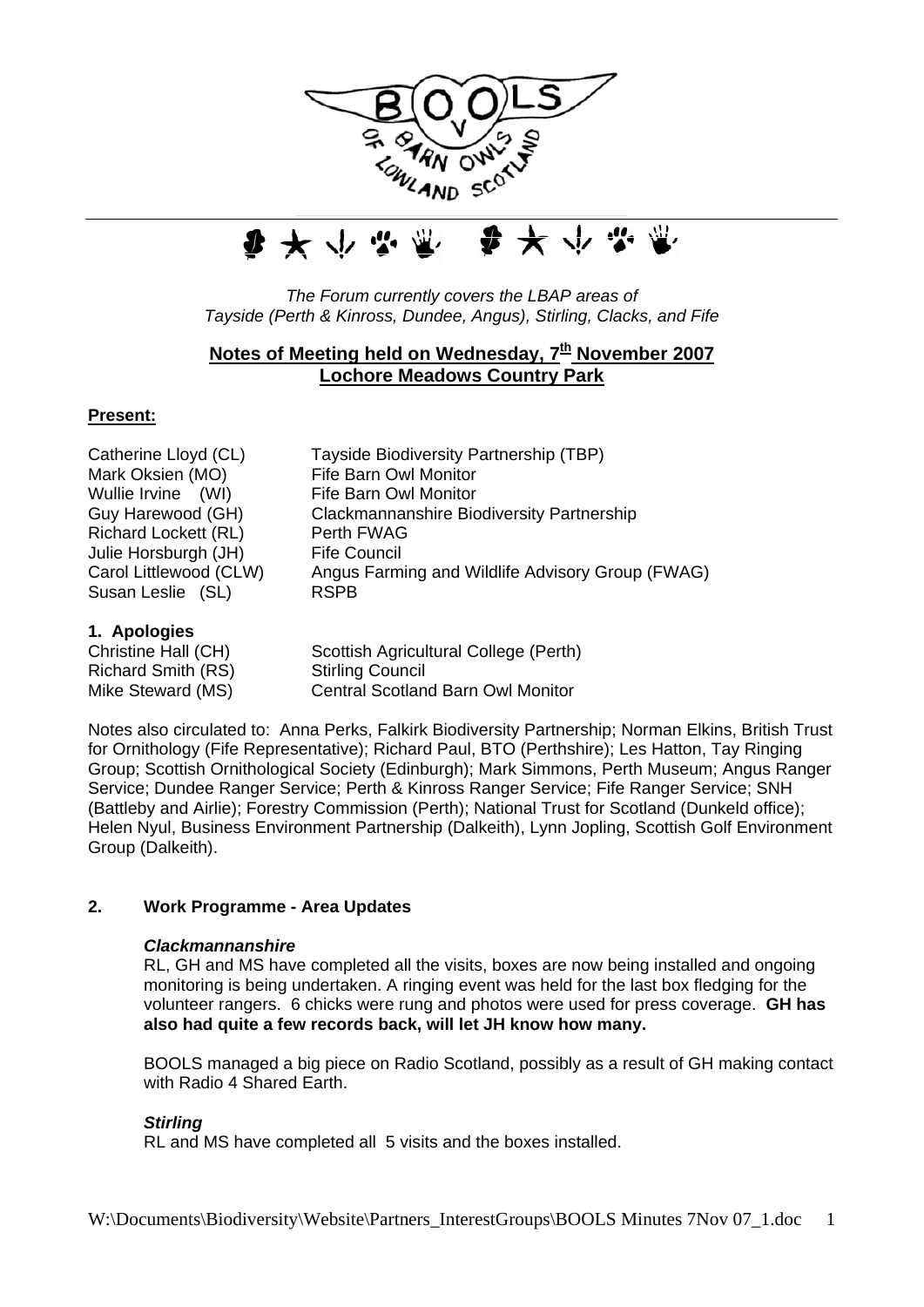### *Tayside.*

CLW reported that 5 farm visits in Angus have been completed and 3 are still to be carried out as part of BOOLS, the boxes were being installed by the farmers themselves. RL reported that the 3 visits in Kinross are now complete and boxes are up and the last 2 for FWAG in Perthshire are also complete and boxes are up. There was no report from CH on progress with the 3 SAC boxes.

A further 6-7 record cards have been received plus several sightings phoned in. CLW will be using Map Mate software to record the Tayside sightings. Two farmers have also confirmed their boxes were in use in Angus.

CL confirmed that the Hawk & Owl Trust had accepted her article about BOOLS for their national magazine. **CL to send copy to JH**.

### *Fife*

All visits in Fife are to be carried out shortly, the Envisage nest boxes have now arrived and CLW is going with MO next week to put up the 4 from last year.

Willie brought in the footage from the camera that was set up at one farm providing images of the chicks being fed, which was watched by all!

JH informed the group Landward had been contacted, but nothing resulted. However, a researcher did make contact, "researching background to BOOLS for a natural heritage programme" but did not identify the source.

MO expressed concern that TAPIF EIC were holding licenced information and making it available to the public – **JH to investigate.** 

## **Events & Newsletter:**

**RL to confirm ability to co-ordinate the Spring event.** 

CLW confirmed she will co-ordinate the final newsletter**. ALL to submit area updates to CLW by Christmas breakup. JH to forward quote from SP.** 

A Stirling school contact is required **RS to provide details.** 

SL will contact Glenrothes High and Forfar High in the meantime. Boxes will be left at the schools for collection by individuals in each area. **SL will confirm when ready.** 

## **Education Update:**

SL reported that other field staff would provide a replacement for Elspeth to deliver the remaining 3 schools. **SL will confirm when they will be delivered.** 

### **3. Funding Claims/ Budget.**

JH report budget on target, although a mistake was made in the amount due to RSPB, Elspeth had informed JH that the project could still be delivered, but if any funding was available to plug the gap could this be considered. The group agreed once volunteer expenses were in the remainder could go to the RSPB.

Invoices were still required from FWAG for Stirling for £50, 1 plan for Clacks, Angus (for 3 visits still to be done) and Perth (poss in transit) – (also for 8 Fife visits still to be done) Claim from WI is outstanding and the next and last claim for volunteers will be 18 Jan 08. JH also requires copy of RSPB invoice if possible – **SL to source.** 

All asked to let JH know if BOOLS project used to lever other projects (i.e. SITA TBAF funding for a Perthshire Barn Owl Project); this will assist in the final claim details. **ALL**  JH to email In Kind form again – **please keep these coming in.** 

CL asked if BAGS can extend funding to cover a £1500 training course for planners. The potential for a Barn Owl Trust training course to be held somewhere in Central Scotland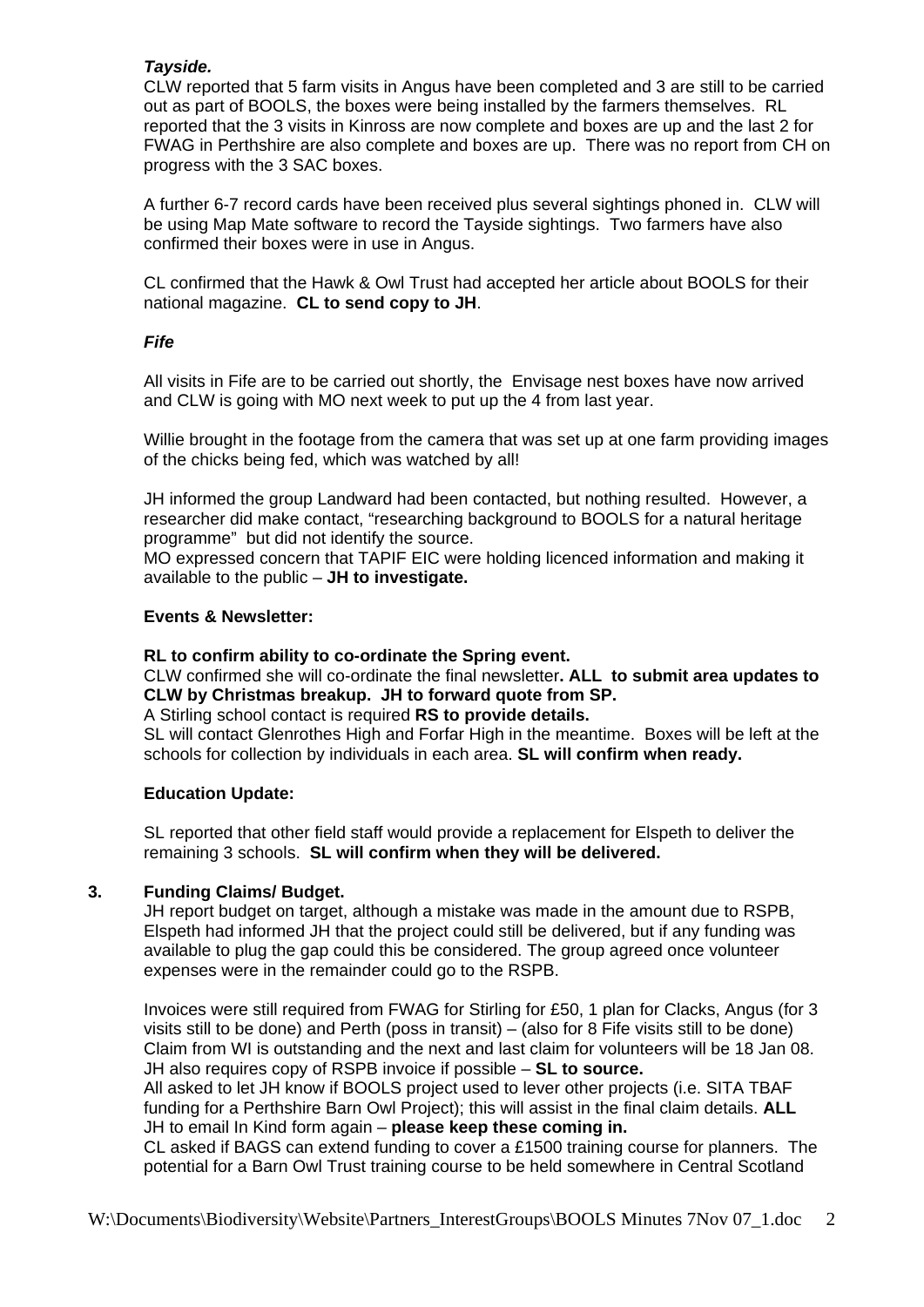was discussed, subject to funding being made available to host it. CL had been in touch with the Barn Owl Trust to obtain a quote.– **JH to request support from BAGS** 

#### **4. Other Matters from Previous minutes**

Minutes agreed with following outstanding matters:

**Action JH: Redistribute newsletter pdf to partners for publication on websites. Action: CL to distribute CD-rom containing poster image to partners. Action GH: Post pdf of newsletter on Clacks website.** 

- **5. Any Other Business None**
- **6. Date of Next Meeting JH agreed to host the next meeting at Lochore Meadows, at 10.30am on Wednesday 6th February 2008.**

**UPDATED CONTACT DETAILS** *(please advise CL if there are additional names to add to this list)*

| Name                   | Organisation                                                 | <b>Contact Details</b>                   |
|------------------------|--------------------------------------------------------------|------------------------------------------|
| <b>Tayside Area</b>    |                                                              |                                          |
| <b>Catherine Lloyd</b> | Tayside Biodiversity<br>Partnership                          | tayside.biodiversity@ukf.net             |
| Susan Leslie           | <b>RSPB</b>                                                  | Susan.leslie@rspb.org.uk                 |
| Carol Littlewood       | Angus FWAG                                                   | Angus@fwagscotland.org.uk                |
| <b>Richard Lockett</b> | Perth FWAG                                                   | perth@fwagscotland.org.uk                |
| <b>Christine Hall</b>  | <b>SAC</b>                                                   | c.hall@ed.sac.ac.uk                      |
| Vacant                 | Fife & Kinross FWAG                                          | Via angus@fwagscotland.org.uk            |
|                        |                                                              |                                          |
| Fife                   |                                                              |                                          |
| Julie Horsburgh        |                                                              | Julie.Horsburgh@fife.gov.uk              |
| Susan Leslie           | <b>RSPB</b>                                                  | Susan.leslie@rspb.org.uk                 |
| Vacant                 | Fife & Kinross FWAG                                          | Via angus@fwagscotland.org.uk            |
| Mark Oksien            | <b>Licensed Worker</b>                                       | markoksien@btinternet.com                |
| Willie Irvine          | <b>Licensed Worker</b>                                       | $n/a - via$<br>markoksien@btinternet.com |
| <b>Keith Cohen</b>     | <b>Barn Owl Conservation</b><br>Network (Fife Local Adviser) | bats@keithcohen.co.uk                    |
|                        |                                                              |                                          |
| Clackmannanshire       |                                                              |                                          |
| <b>Guy Harewood</b>    | Clackmannanshire                                             | gharewood@clacks.gov.uk                  |

W:\Documents\Biodiversity\Website\Partners\_InterestGroups\BOOLS Minutes 7Nov 07\_1.doc 3